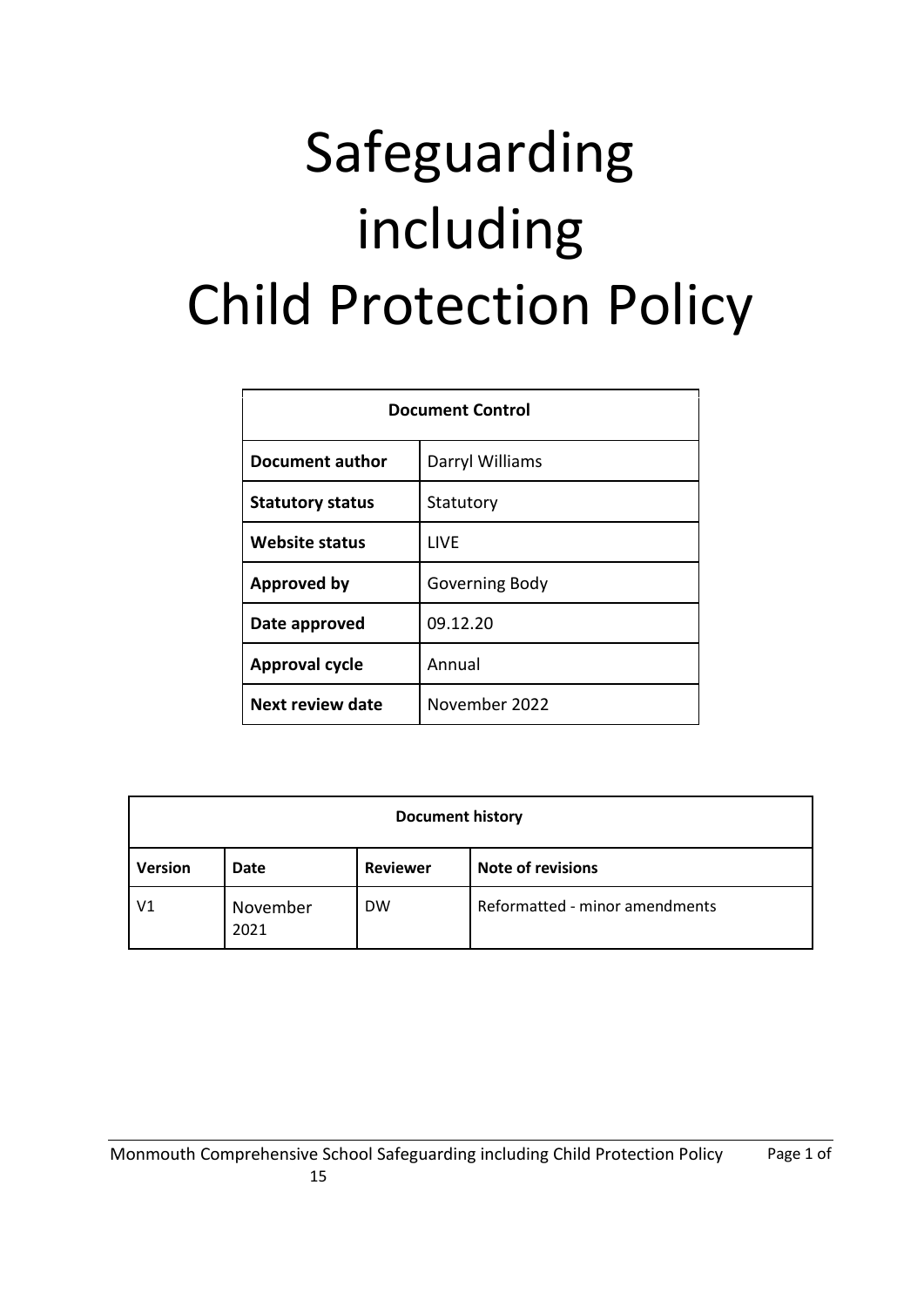### **Associated documents**

Wales Safeguarding Procedures 2019 <https://www.safeguarding.wales/> MCC Safeguarding Policy

[https://www.monmouthshire.gov.uk/app/uploads/2017/10/safeguarding-policy-](https://www.monmouthshire.gov.uk/app/uploads/2017/10/safeguarding-policy-Final.pdf)[Final.pdf](https://www.monmouthshire.gov.uk/app/uploads/2017/10/safeguarding-policy-Final.pdf)

Keeping Learners Safe 2021 [https://gov.wales/sites/default/files/publications/2021-](https://gov.wales/sites/default/files/publications/2021-04/210419-kls-the-role-of-local-authorities-governing-bodies-and-proprietors-of-independent-schools-under-the-education-act.pdf) [04/210419-kls-the-role-of-local-authorities-governing-bodies-and-proprietors-of](https://gov.wales/sites/default/files/publications/2021-04/210419-kls-the-role-of-local-authorities-governing-bodies-and-proprietors-of-independent-schools-under-the-education-act.pdf)[independent-schools-under-the-education-act.pdf](https://gov.wales/sites/default/files/publications/2021-04/210419-kls-the-role-of-local-authorities-governing-bodies-and-proprietors-of-independent-schools-under-the-education-act.pdf)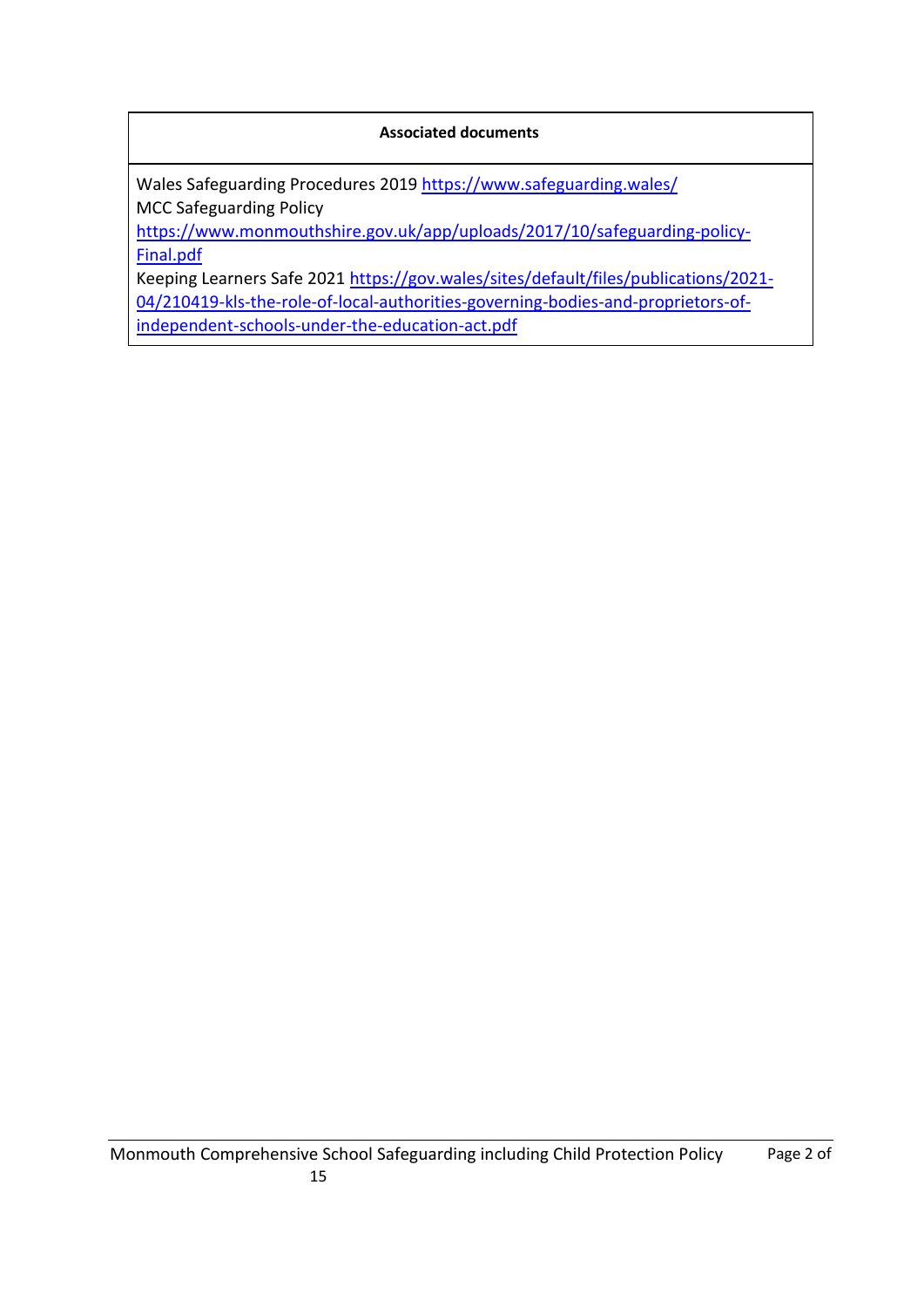# Safeguarding including Child Protection Policy

This policy sets out the approach and provision for Safe-guarding learners;

| Designated Child Protection Officer: | Mr Darryl Williams |
|--------------------------------------|--------------------|
| Deputy Child Protection Officer:     | Miss Hayley Page   |
| <b>Child Protection Governor:</b>    | Mrs Shonagh Hay    |

## Introduction

- 1.1 The school fully recognises the contribution it makes to child protection. There are three main elements to our policy: -
	- A. Prevention through the teaching and pastoral support offered to pupils;
	- B. Procedures for identifying and reporting cases, or suspected cases of abuse. Because of our day to day contact with children, practitioners are well placed to observe the outward signs of abuse;
	- C. Support to those pupils who may have been abused.
- 1.2 This policy applies to all practitioners working in the school and its governors. It is recognised by this school that all practitioners that come into contact with children can often be the first point of disclosure for a child. This first point of contact is an important part of the child protection process and it is essential that all practitioners are aware of and implement the school procedures as noted in this policy.

## Prevention

- 2.1 We recognise that high self-esteem, confidence, supportive friends and good lines of communication with a trusted adult help to safeguard children at our school. Our values and restorative approach allow for a culture of listening, valuing every individual and their perspectives, exploring thoughts and feelings, the impact of actions and articulating our needs for wellbeing. The school will therefore: -
	- A. Establish and maintain an ethos where children feel secure, are encouraged to talk and share their concerns and will be listened to;
	- B. Ensure that children know that all adults in this school can be approached if they are worried or concerned about matters that concern them or their siblings or friends.
	- C. Include in the curriculum, activities and opportunities for Relationships Education, Relationships and Sex Education (RSE) and Health Education which equip children with the skills they need to stay safe from abuse and to know to whom to turn for help.

Monmouth Comprehensive School Safeguarding including Child Protection Policy Page 3 of 15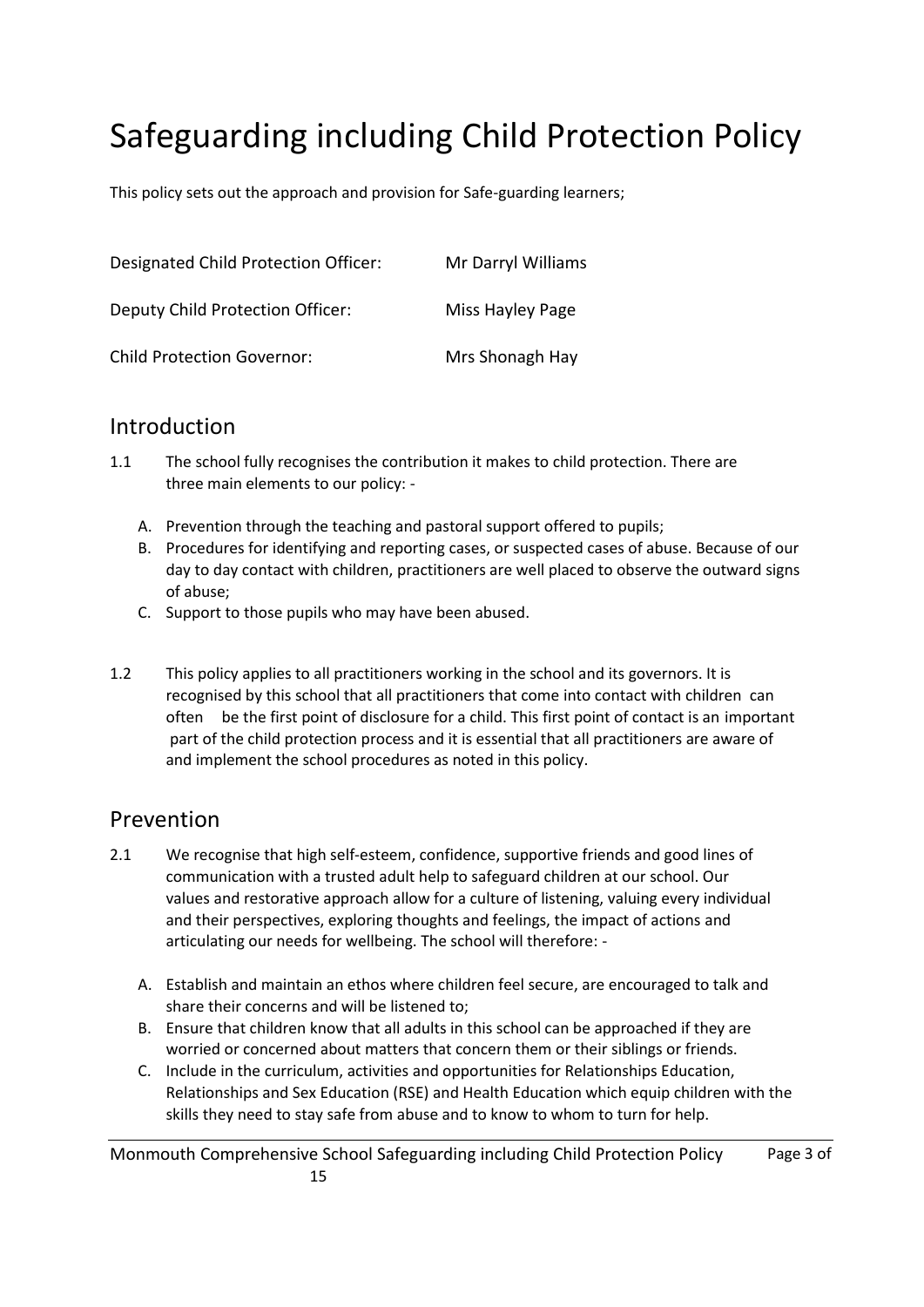D. Include in the curriculum, material which will help children develop realistic attitudes to the responsibilities of adult life, particularly with regard to childcare and parenting skills.

# **Procedures**

- 3.1 At this school we will follow the Wales Safeguarding Procedures <https://safeguarding.wales/>and other guidance and protocols that have been endorsed and agreed b[y Gwent Safeguarding](https://www.gwentsafeguarding.org.uk/)
- 3.2 The school will:
	- A. Ensure it has a named senior practitioner as the Designated Safeguarding Person (DSP) who has undertaken the appropriate training in line with agreed national and local requirements. This school will also nominate a named senior practitioner as Deputy Designated Safeguarding Person (DDSP) who will be the central contact in times when the DSP is absent. In the unlikelihood that both are absent or unavailable the most senior person will act as a contact point for other practitioners.
	- B. Recognise the role of the DSP and arrange support and training. The school will look to Gwent Safeguarding and in particular the local authority's Designated Officer for Safeguarding in Education for guidance and support in all child protection matters in assisting the school's DSP.
	- C. Ensure that all practitioners, including permanent, part time and adult volunteers, along with every governor knows: The name and contact details of both the DSP and the DDSP; -That it is the DSP and/or the DDSP who have the responsibility for making child protection referrals within timescales, by completing the agreed multiagency form. - That the DSP and the DDSP will seek advice from the Designated Officer and or The Early Help and Assessment Team (EHAT) if necessary when a referral is being considered; if in doubt a referral must be sent.
	- D. Ensure that all practitioners are aware of the need to be alert to signs of abuse and know how to respond to a pupil who may disclose abuse. That all practitioners will be offered and expected to attend appropriate training and updates as arranged by the school.
	- E. Ensure that parents have a clear understanding of the responsibility placed on the school and its practitioners for child protection by setting out their obligations in the school prospectus and other forms of communications. In particular, there is a clear obligation that 'the welfare of the child is paramount' and in some circumstances this may mean that the parents are not initially informed of a report made by the school. This circumstance is in line with The Wales Safeguarding Procedures guidance.
	- F. Provide training for all practitioners so that they:
		- i) Understand their personal responsibility;
		- ii) Are cognisant of agreed local procedures;
		- iii) Understand the need to be vigilant in identifying suspected cases of abuse
		- iv) Know how to support a child who discloses abuse, particularly the do's and don'ts.
	- G. Notify Social Services if: -

- A looked after pupil or a pupil on the child protection register is excluded either for a fixed term or permanently;

- There is an unexplained absence of a looked after pupil or a pupil on the child protection register of more than two days duration from school (or one day following a weekend).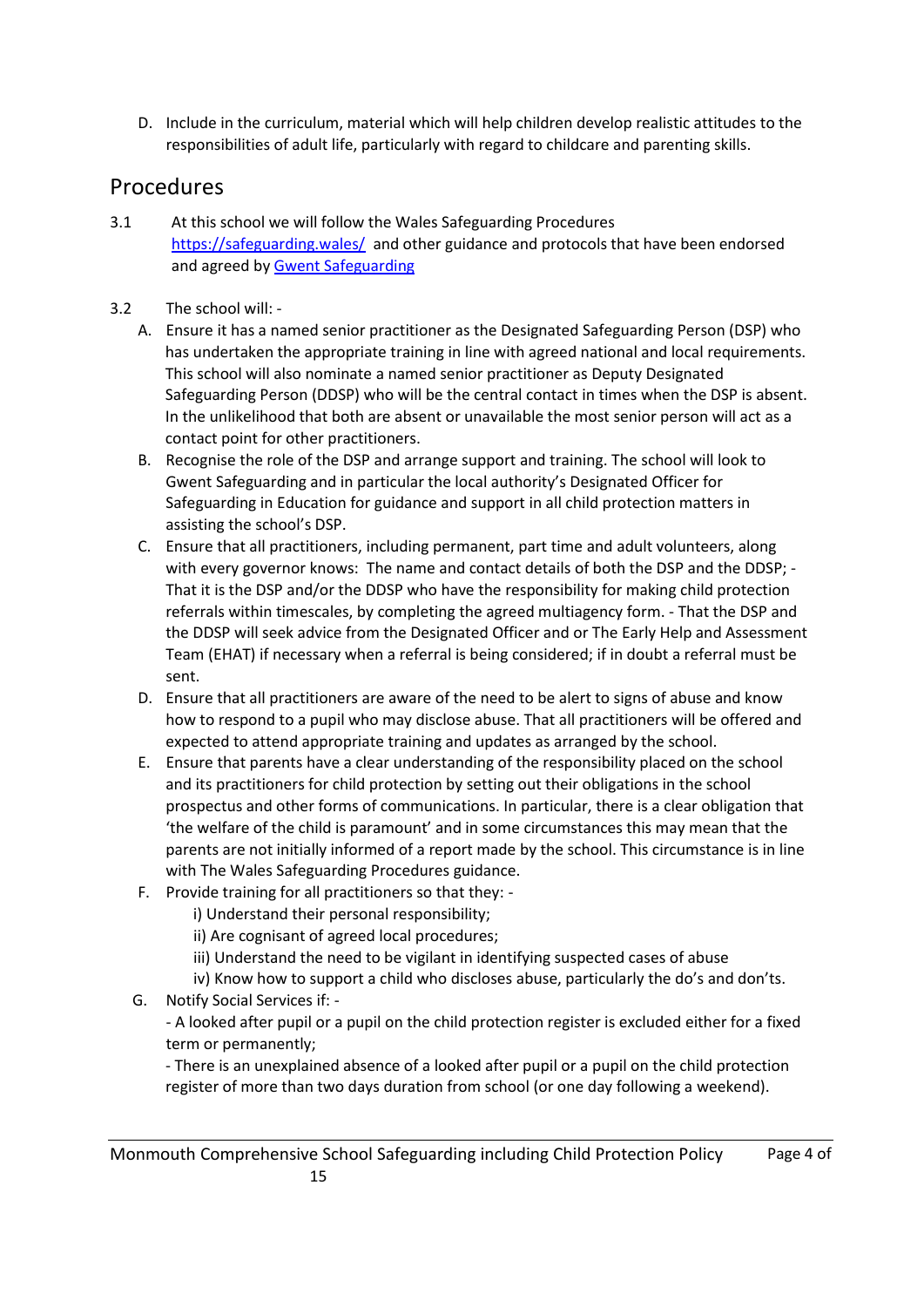- H. Work to develop effective links with relevant agencies and co-operate as required with their enquiries regarding child protection matters including attendance at initial and review child protection conferences and core groups and support these with the submission of written reports.
- I. Keep written records of concerns about children (noting date, event and action taken), even where there is no need to refer the matter to agencies responsible for formal investigation.
- J. Ensure that all records and files are kept secure and in locked locations. The designated person is responsible for the security, compilation and storage of all records and should be able to access and produce them in times of need. It is the responsibility of the designated person to ensure that any transfer of records is conducted sensitively and securely.
- K. Adhere to the procedures set out in the Welsh Assembly Government guidance circular 45/2004 Staff Disciplinary Procedures in Schools.
- L. Ensure that all recruitment and selection procedures follow all national and local guidance. The school will seek advice and guidance from the externally appointed HR provider, Judicium.
- M. Seek to designate a governor for child protection who will champion and oversee the school's child protection policy and practice. This governor will feed back to the Governing body on child protection matters as and when required but will be required to write an annual report to the governing body on the school's child protection activities.

# Supporting the pupil at risk

- 4.1 At this school we recognise that children who are at risk, suffer abuse or witness violence maybe deeply affected by this.
- 4.2 This school may be the only stable, secure and predictable element in the lives of children at risk. Nevertheless, when at school due to these adverse factors their behaviour may be challenging and defiant or they may be withdrawn. At this school we will endeavour to be patient and supportive to the children at risk.
- 4.3 The school will endeavour to support the pupil through:
	- A. The content of the curriculum to encourage self-esteem and self-motivation (see section 2 on Prevention);
	- B. The structure of the curriculum which allows all children to be known well by their Form **Tutors**
	- C. The school's restorative ethos which: i) Promotes a positive, supportive and secure environment; and ii) Gives pupils a sense of being valued and listened to (see section 2 on Prevention);
	- D. The school's Relationships Policy is aimed at supporting vulnerable pupils in the school. All practitioners will agree on a consistent approach which positively supports the behaviour of the child but does not damage the pupil's sense of self-worth. The school will endeavour to ensure that the pupil knows that some behaviour is unacceptable but s/he is valued and not to be blamed for any abuse which has occurred;
	- E. Liaison with other agencies who support the student such as Social services, Child and Adolescent Mental Health services, the Educational Psychology Service, Education Welfare Service and others;
	- F. Keeping records and notifying Social Services if there is a recurrence of a concern with the individual.

Monmouth Comprehensive School Safeguarding including Child Protection Policy Page 5 of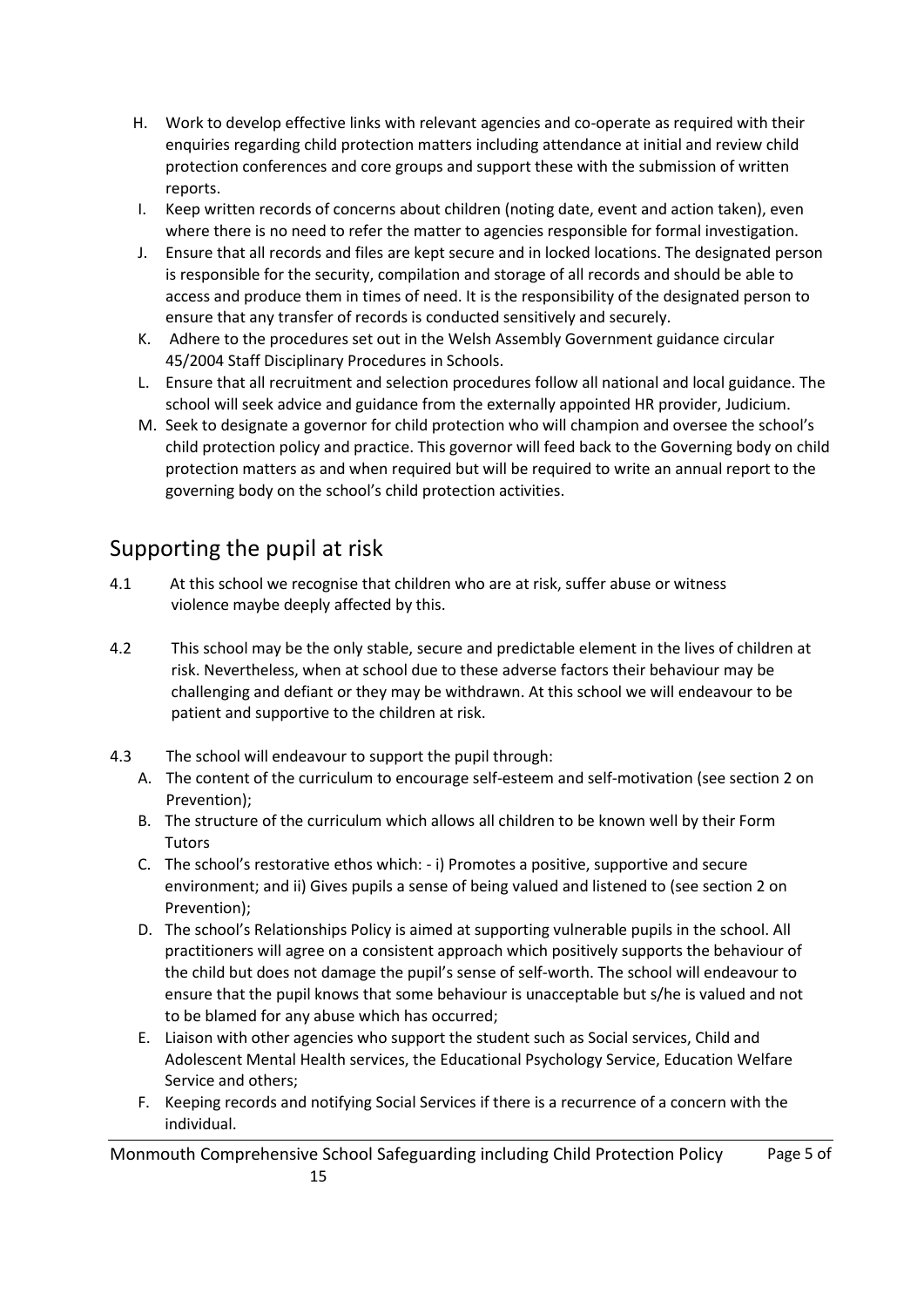- G. Making a referral to the Early Help Panel which considers a student's needs and matches with those the wider support services that might be appropriate.
- H. When a pupil on the child protection register leaves, we will transfer information to the new setting immediately and inform Social Services.

# Prevent Duties

- 5.1 In March 2015, the Counter Terrorism and Security Act received Royal Assent. The Act includes how we need to work together to prevent people from being drawn into terrorism.
- 5.2 Where we become aware of information involving identification of potential instances of extremism and radicalisation we will refer to Adult/Children's Services in the same way as for all safeguarding concerns. The purpose of these arrangements to safeguard learners who are, or could be, vulnerable to radicalisation which could in turn lead to their involvement in a range of activities with the potential for harm to themselves and other people.

# Information for all Practitioners

- 6.1 What to do if a child tells you they have been abused or harmed. A child may confide in any Practitioner and may not always go to a member of the teaching staff. Practitioners to whom an allegation is made should remember:
	- yours is a listening role, do not interrupt the child if he or she is freely recalling significant events. Limit any questions to clarifying your understanding of what the child is saying. Any questions should be framed in an open manner so as not to lead the child
	- you must report orally to the school's designated senior person for child protection immediately make a note of the discussion, as soon as is reasonably practicable (but within 24 hours) to pass on to the school's designated person for child protection. The note which should be clear in its use of terminology should record the time, date, place and people who were present and should record the child's answers/responses in exactly the way they were said as far as possible. Remember, your note of the discussion may be used in any subsequent court proceedings
	- do not give undertakings of absolute confidentiality. You will need to express this in age/understanding related ways to the child as soon as appropriately possible during the disclosure. This may result in the person 'clamming up' and not completing the disclosure, but you will still be required to share the fact that they have a shared a concern with you to the DSP. Often what is initially shared can the tip of an iceberg;
	- that a child may be waiting for a case to go to the criminal court, may have to give evidence or may be awaiting care proceedings
	- your responsibility in terms of referring concerns ends at this point, but you may have a future role in terms of supporting and monitoring the child, contributing to an assessment or supporting safeguarding plans. You can ask the designated person for an update but they are restricted by procedures and confidentiality and may be limited in their response. The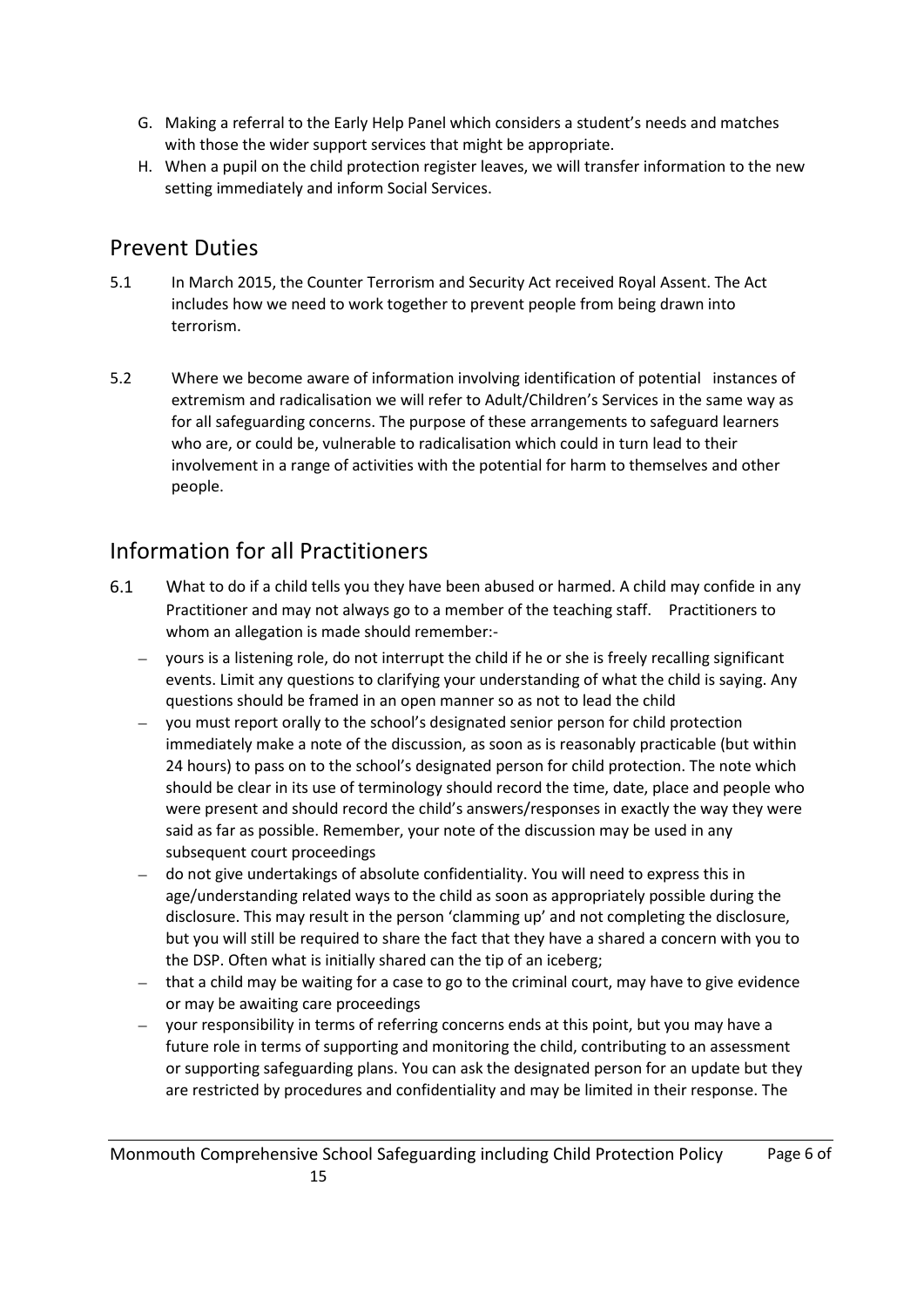level of feedback will be on a need to know basis, but whatever is shared is strictly confidential and not for general discussion with others.

6.2 If an allegation of abuse is made against a practitioner this must be reported to the DSP. Where the allegation is against the Headteacher this should be brought to the attention of the Chair of Governors.

# Confidentiality

- 7.1 Confidentiality issues need to be understood if a child divulges information they are being abused. A child may only feel confident to confide in practitioner if they feel that the information will not be divulged to anyone else. However, practitioners have a professional responsibility to share relevant information about the protection of children with the designated statutory agencies when a child is experiencing safeguarding concerns. It is important that each practitioner deals with this sensitively and explains to the child that they must inform the appropriate people who can help the child, but that t they will only tell those who need to know in order to be able to help. They should reassure the child and tell them that their situation will not become common knowledge within the school. Be aware that it may well have taken significant courage on their part to disclose the information and that they may also be experiencing conflicting emotions, involving feelings guilt, embarrassment, disloyalty (if the abuser is someone close) and hurt.
- 7.2 The school/setting has pastoral responsibilities. Only those with a professional involvement, e.g. the DSP and the head teacher, have access to the child protection records. At all other times records are securely locked and separate from the child's main file.

# **Training**

- 8.1 The setting/service will be cognisant of national and local training requirements and guidance, which will include Gwent Safeguarding advice and training opportunities.
- 8.2 The service/setting will ensure that the Designated Safeguarding Person (DSP) will have received initial training when starting their role and continued professional updates as required. Specific updates as suggested by national and local requirements will support the DSP's development. The designated deputy will be initially supported by the designated person and consideration for joint opportunities for training with the designated safeguarding person will be given.
- 8.3 All practitioners will be regularly updated during the year as appropriate from the designated lead, but will receive specific safeguarding awareness raising training within a 2 year period.

## Operation Encompass

Monmouth Comprehensive School Safeguarding including Child Protection Policy Page 7 of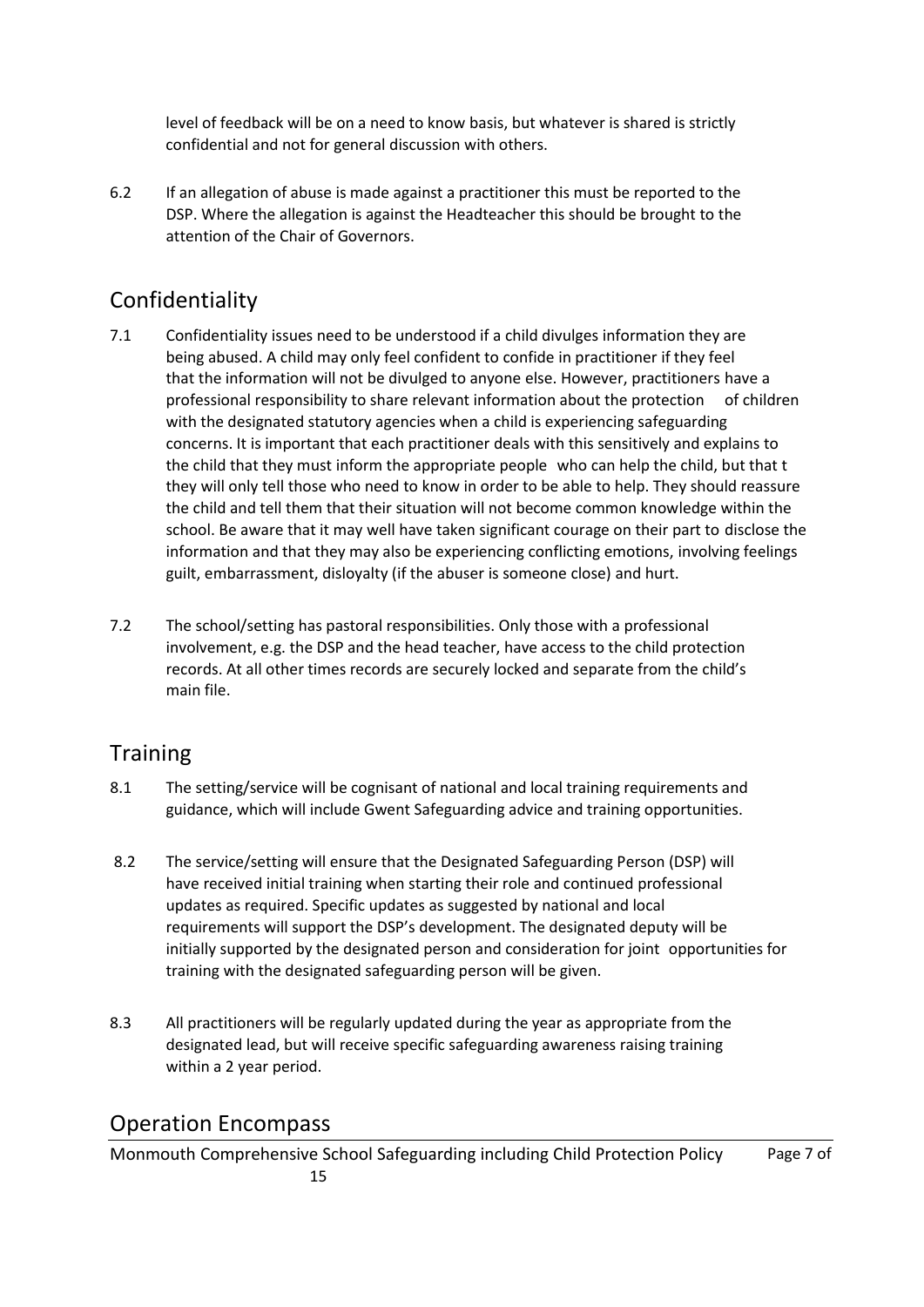- 9.1 Operation Encompass was launched across Monmouthshire County Council schools on 4th March 2019 as part of a Gwent wide initiative to address limitations in the early sharing of information between Police and schools. Its vision is to safeguard children and young people who are affected by domestic abuse, by ensuring that appropriate services are made aware of an incident at the earliest possible opportunity.
- 9.2 This school fully supports Operation Encompass the purpose of which is to safeguard and support those children and young people who have witnessed and/or been present at the time of a domestic abuse incident. Following such an incident taking place, children will often arrive at school distressed and unprepared. Operation Encompass aims to ensure that appropriate practitioners are made aware at the earliest possible stage in order to provide relevant and tailored support to children and young people in a way that means that they feel safe and included.
- 9.3 All information will be managed sensitively, and only practitioners who need to be made aware will know about the concern.
- 9.4 If you have a concern about someone in your household or family presenting a risk of harm to others, you can discuss at school – we are here to listen and support.

# Impact of COVID-19

- 10.1 We are aware that throughout recent months there have been increased risks for those living at home with someone who has abusive behaviours. It may also be more difficult for those at risk to report concerns.
- 10.2 Whether safeguarding concerns are identified when a pupil attends the school site, through blended learning approaches or through other contact between practitioners and students – the school continues to have a legal duty to report all safeguarding concerns. Please report any concerns you may have to school staff, safeguarding and supporting children and their families during these challenging times continues to be a priority.
- 10.3 If there are further periods of lockdown, or times when full time attendance at school is not available due to government guidance – we will continue to support children through blended learning approaches and during these times safeguarding children remains a priority.
	- The Designated Safeguarding Person at this school is:- Mr Darryl Williams
	- The Deputy Designated Safeguarding Person at this school is: Miss Hayley Page
	- The nominated governor for child protection at this school is: Mrs Shonagh Hay
	- The Designated Lead Officer for Safeguarding in Education for Monmouthshire County Council is: - Heather Heaney who can be contacted by: - Phone- 01633 644392 Email[heatherheaney@monmouthshire.gov.uk](mailto:heatherheaney@monmouthshire.gov.uk)

Monmouthshire Children's Services can be contacted as follows: - Phone: 01291 635669 Out of hours telephone number: 0800 328 4432 In an emergency, please call 999 to report a child at risk.

Monmouth Comprehensive School Safeguarding including Child Protection Policy Page 8 of 15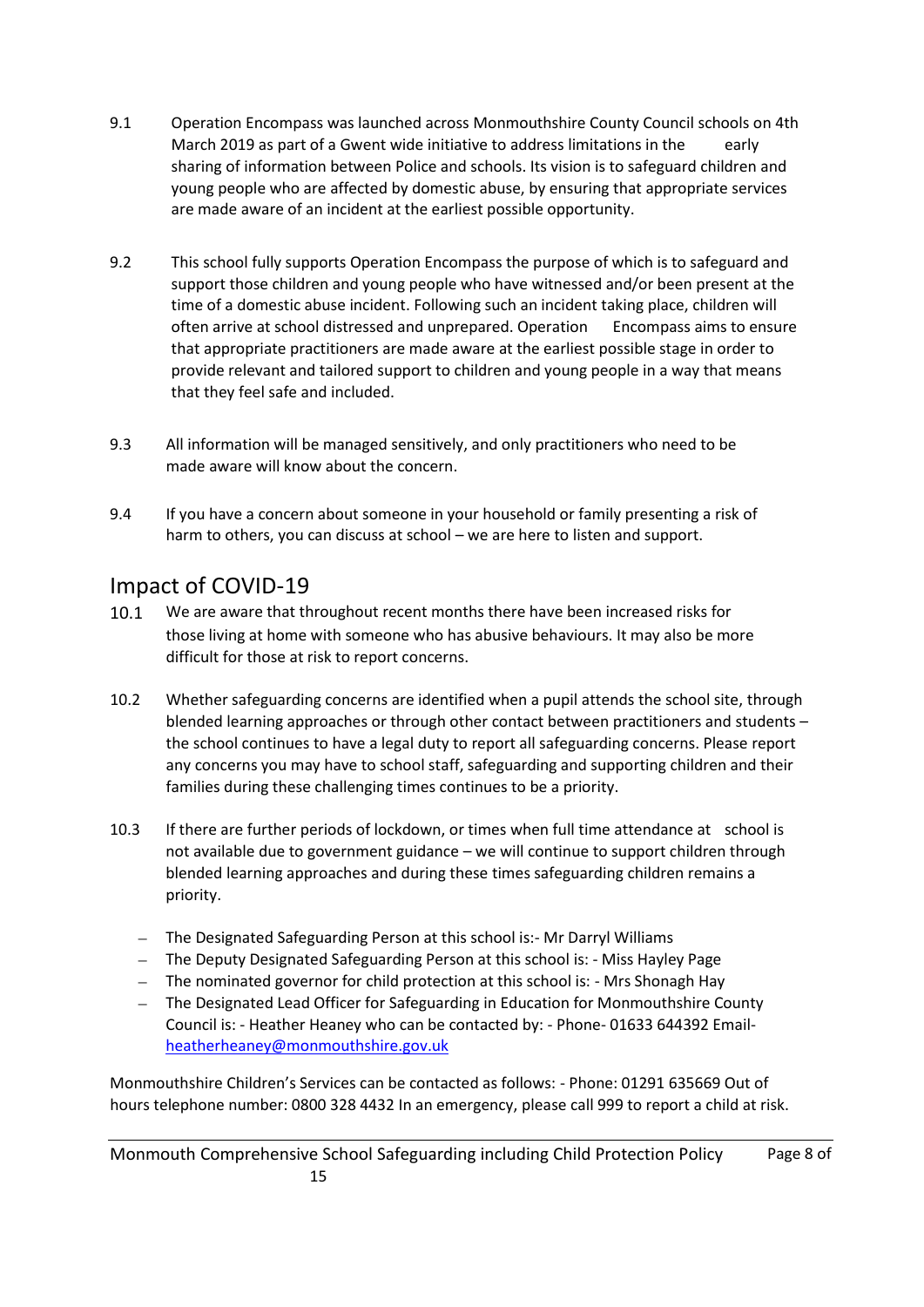If you have a concern about an adult or child at risk you need to speak with the relevant duty officer. In the first instance please always contact us immediately via a telephone call. The email addresses are for info.

**Children Services: 01291 635669 [childduty@monmouthshire.gov.uk](mailto:childduty@monmouthshire.gov.uk)**

**If it is outside of office hours –** Out of Hours and Bank Holidays Emergency Duty Team: **0800 328 4432 In an emergency dial 999**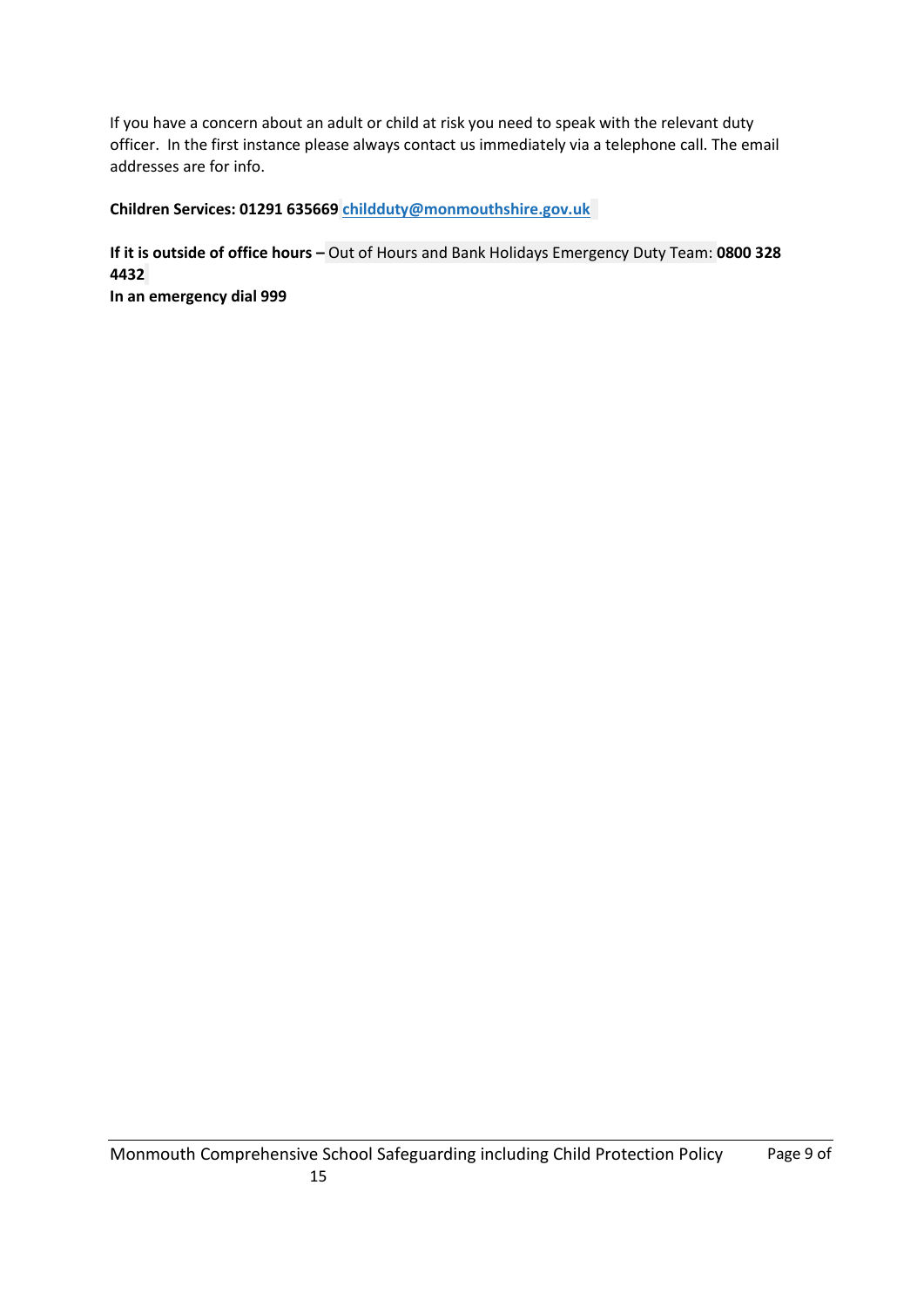# **Child Protection**

**Anti Bullying** (Policy & Practice)

**Health & Safety** 

**Attendance** 

**E-Safety** 

**Restorative Approaches** 

**Staff Conduct** 

**Curriculum Structure & Content** 

Safe recruitment & Selection

# **Appendix 1**

Listening to Children and Young People and Dealing with Disclosures

# **Receive – Reassure – React – Record - Support**

### **Receive**

- Listen to the child. If you are shocked by what they tell you, try not to show it. Take what they say seriously. Children rarely lie about abuse and to be disbelieved adds to the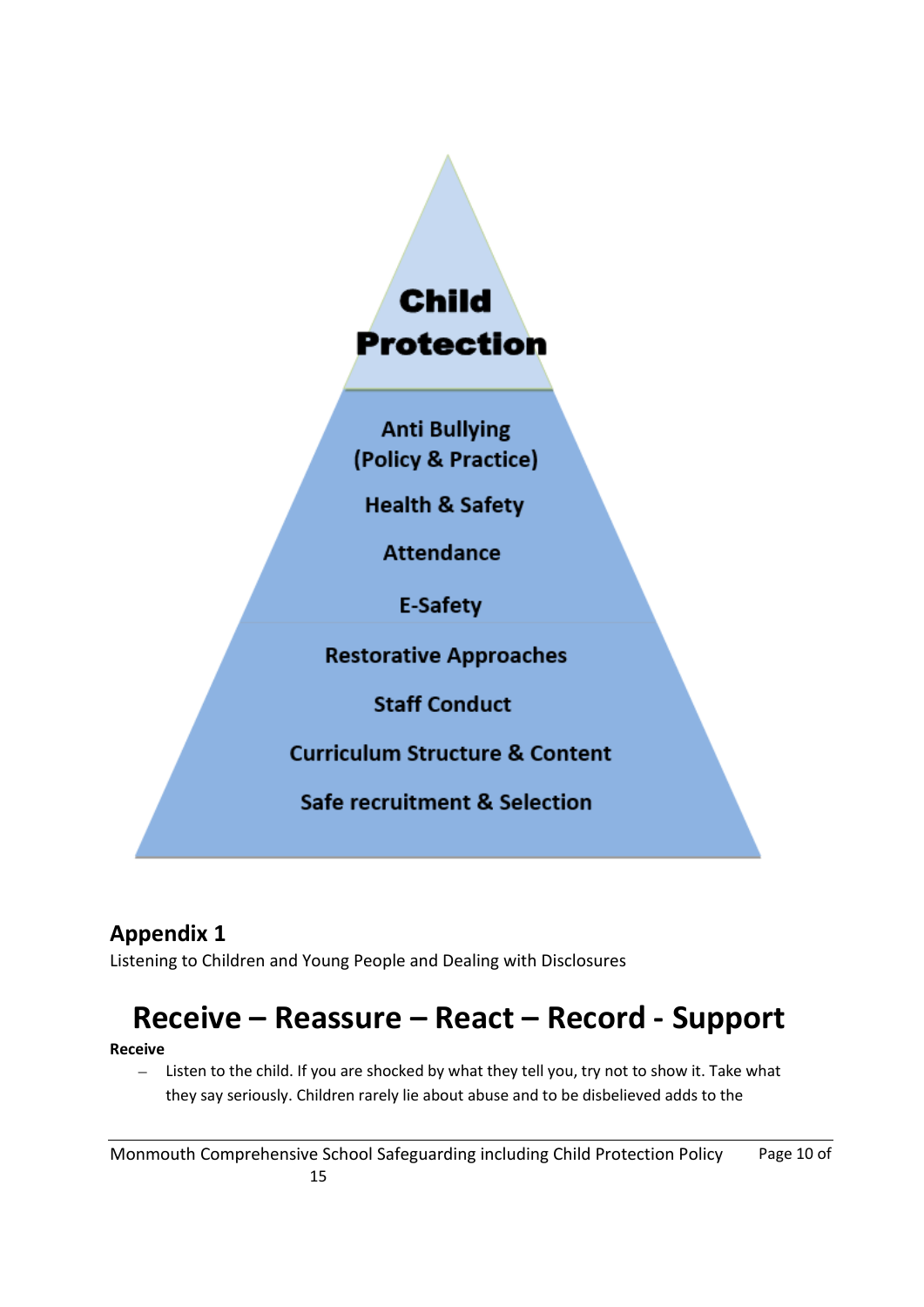traumatic nature of disclosing. Children may retract what they have said if they meet with revulsion or disbelief.

 Accept what the child says. Be careful not to burden them with guilt by asking, "Why didn't you tell me before"?

### **Reassure**

- $-$  Stay calm and reassure the child that they have done the right thing in talking to you. It's essential to be honest with the child, so don't make promises you may not be able to keep, like "I'll stay with you" or "Everything will be alright now".
- Don't promise confidentiality: you have a duty to refer a child who is at risk.
- Try to alleviate any feelings of guilt that the child displays. For example, you could say: "You're not to blame "or "You're not alone, you're not the only one this sort of thing has happened to".
- Acknowledge how hard it must have been for the child to tell you what happened.
- $-$  Empathise with the child  $-$  don't tell them what they should be feeling.

### **React**

- React to the pupil only as far as is necessary for you to establish whether or not you need to refer this matter: but do not 'interrogate' them for full details.
- **Do not ask** 'leading' questions such as "What did he do next"? (this assumes that he did!) or "Did he touch your private parts"? Such questions may invalidate your evidence (and the child's) in any later prosecution in court. Instead ask open questions like "Anything else to tell me"? "Yes"? or "And"?
- **Do Ask: Style of Questions** 
	- **What** has happened? (Enough details to establish what has taken place)
	- **When** did it happen?
	- **Who** is involved or was otherwise present?
	- **Where** did it happen?
- $-$  Do not criticise the perpetrator: the pupil may love him/her and reconciliation may be possible.
- Do not ask the pupil to repeat everything to another member of staff.
- $-$  Explain what you have to do next and to whom you have to talk.
- $-$  Inform the designated teacher for child protection.
- Try to keep the matter to yourself and keep in contact with the pupil.
- Ensure that if a Social Services interview is to follow, the pupil has a 'support person' present if they wish (possibly yourself).

### **Record**

- Make some brief notes at the time on any paper which comes to hand and then write them up as soon as possible.
- Do not destroy your original notes in case a court requires them.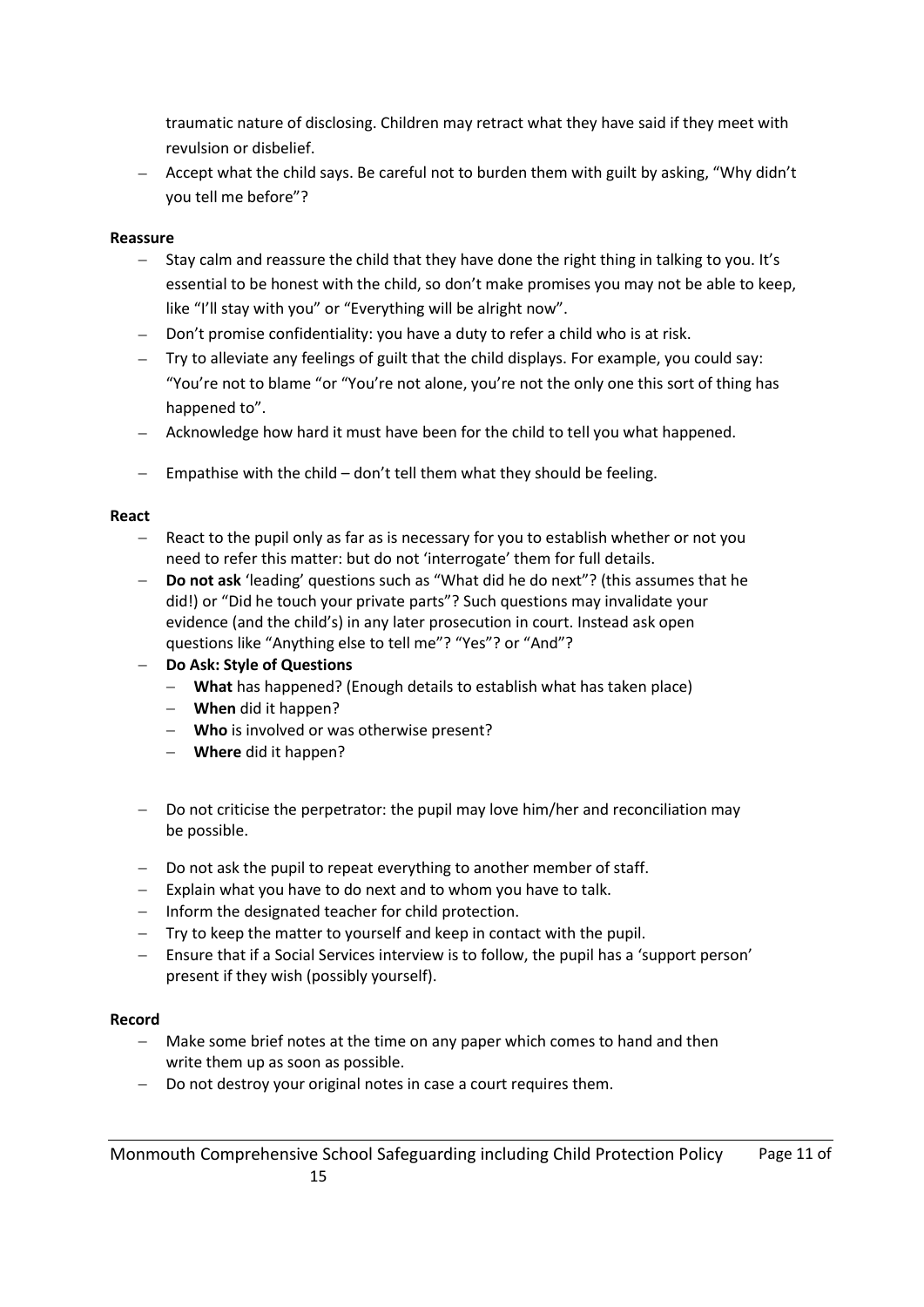- Record the date, time, place, any noticeable non-verbal behaviour and the words used by the child. If the child uses their family's own private sexual words, record the actual words used, rather than translating them into 'proper' words.
- Draw a diagram to indicate the position of the bruising.
- $B = B$  be objective in your recording: include statements and observable things, rather than your interpretations or assumptions.

### **Support**

- Make sure that you continue to support the child, providing time and a safe space throughout the process of investigation and afterwards.
- Get some support for yourself, without disclosing confidential information about the child to colleagues.

### **What stops children telling?**

- Direct threats children are taught to obey their parents.
- Fear of punishment.
- Guilt and shame.
- $-$  Lack of appropriate vocabulary to describe what is happening.
- Children may not recognise the abusive experience is abuse they may believe sexual abuse is part of the affectionate relationship.
- In sexual abuse children may love the abuser and feel they are special, favoured in some way.
- $-$  Lack of opportunity to be heard.
- Awareness of the possible implications, such as family break-up, medical examination – children may think their silence protects others.
- Children 'tell' in a variety of ways through their behaviour, play and creative work as well as through direct disclosure.
- Many children may make some attempt to 'tell' but are not 'heard'.

### **Strategies for coping with troubled children**

## **Appendix 2**

Be aware and respond to children who seek you out (sometimes for no good reason), but don't single them out. Find or make an opportunity - for example, by getting them to help you with something. Watch or join in their play. Reflect back what they say, rather than ask questions, except to establish things like who they are talking about, or where something happened. Don't ask leading questions. Restrain your own emotional responses. Reassure the child that it is alright to talk about these things. You don't have to solve all their problems, listening may be enough to help them cope, but if you cannot provide the time they need, or are worried about their behaviour or emotional state, seek further help for them.

The following lists of possible signs of abuse need to be used with care and common Sense. There may be alternative explanations for some of these signs other than Abuse. If there is any doubt, however, practitioners should err on the side of caution and seek advice from Social Services.

Monmouth Comprehensive School Safeguarding including Child Protection Policy Page 12 of 15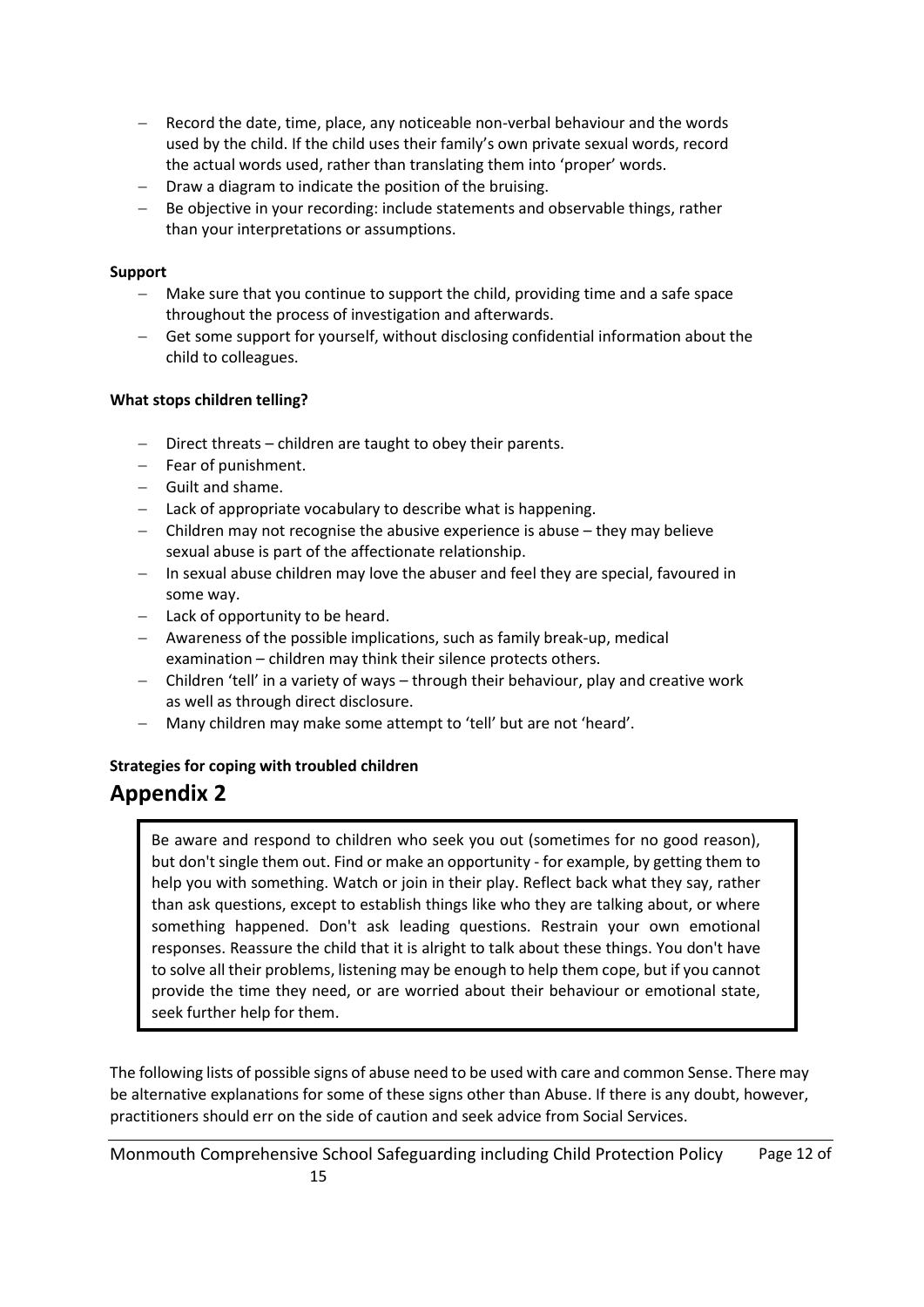### POSSIBLE SIGNS OF PHYSICAL ABUSE

- Injuries which have been left untreated
- Injuries displaying unmistakable imprint of hand or implement e.g. shoe, belt etc.
- Injuries to the face black eyes, broken noses, split lips etc.
- Recurrent injuries or burns which cannot be explained.
- $-$  Implausible excuses given as explanation for injuries
- Refusal to talk about injuries.
- Admission of seemingly excessive punishment.
- $-$  Limbs being covered in hot weather.
- $-$  Patchy hair loss.
- $-$  Fear of parents being contacted.
- Worries about returning home.
- Running away persistently.
- Avoidance of physical contact.
- Dread of seeking medical advice/assistance.
- Tendencies towards self-harm.
- Aggressive behaviour towards others.

Domestic violence - practitioners should be aware that in families where there is physical violence between the adults there is a high risk that children in the home may also be physically harmed.

### POSSIBLE SIGNS OF NEGLECT

- $-$  Emaciated appearance
- Persistent hunger
- Poor personal hygiene
- Clothing in poor condition
- Medical problems which are left untreated
- Permanent tiredness
- Frequently late for or not attending school
- Poor self-esteem
- Destructive behaviour
- Irrational disturbed behaviour (e.g. rocking, hair-twisting, thumb-sucking)
- Obsessive stealing or searching for food
- $-$  Inability to maintain social relationships
- Persistent running away

### POSSIBLE SIGNS OF EMOTIONAL ABUSE

- Physical, mental and emotional developmental delay
- Unexpected speech disorders
- Dread of new situations
- Unusual emotional reaction to painful situations

Monmouth Comprehensive School Safeguarding including Child Protection Policy Page 13 of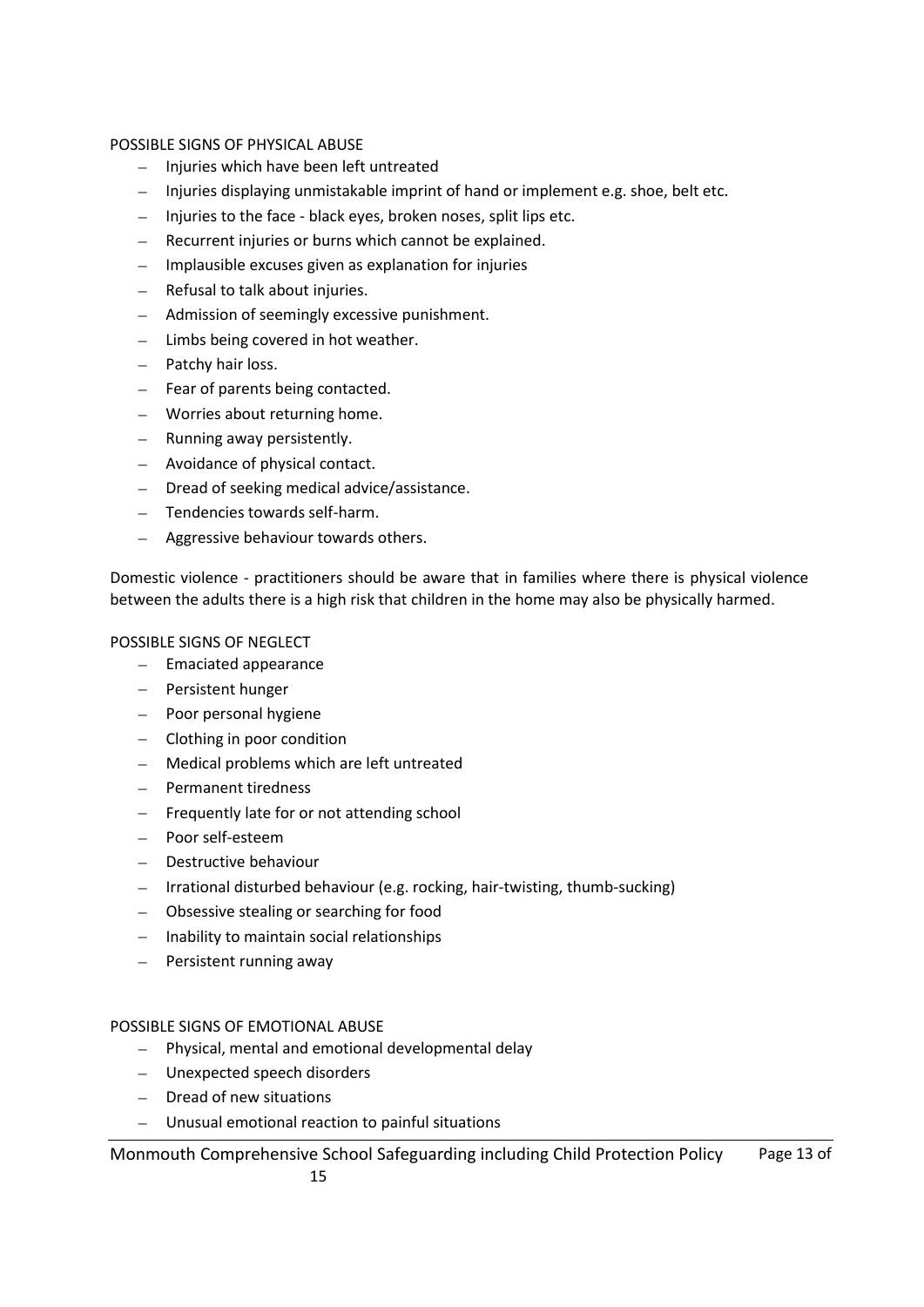- Disturbed behaviour (e.g. rocking, hair-twisting, thumb-sucking)
- Reports of extreme punishment
- Over-reaction when errors made
- Anxiety about parents being contacted
- Persistent running away
- Substance abuse
- Self-harming
- Extremes of behaviour
- Obsessive stealing or searching for food

### POSSIBLE SIGNS OF SEXUAL ABUSE

- $-$  A child may:
- Have a blank expression, seem downcast, bewildered, dejected
- $-$  Exhibit withdrawn behaviour
- Experience sleep disturbance i.e. persistent nightmares
- Display dramatic changes in behaviour
- Suffer depression
- Develop eating disorders
- Indulge in substance abuse
- $-$  Hint about secrets they are unable to divulge
- $-$  Ask if you will keep secret something they may tell you
- Give a report verbally or in writing of someone else who has been abused
- $-$  Show sexual behaviour inappropriate to their age
- $-$  Produce sexually explicit drawings
- Sexually abuse another child

### **This policy was approved by the Governors**

Signed: ……………………………………………… Chair of Governors

| Monmouth Comprehensive School Safeguarding including Child Protection Policy |  |
|------------------------------------------------------------------------------|--|
|                                                                              |  |